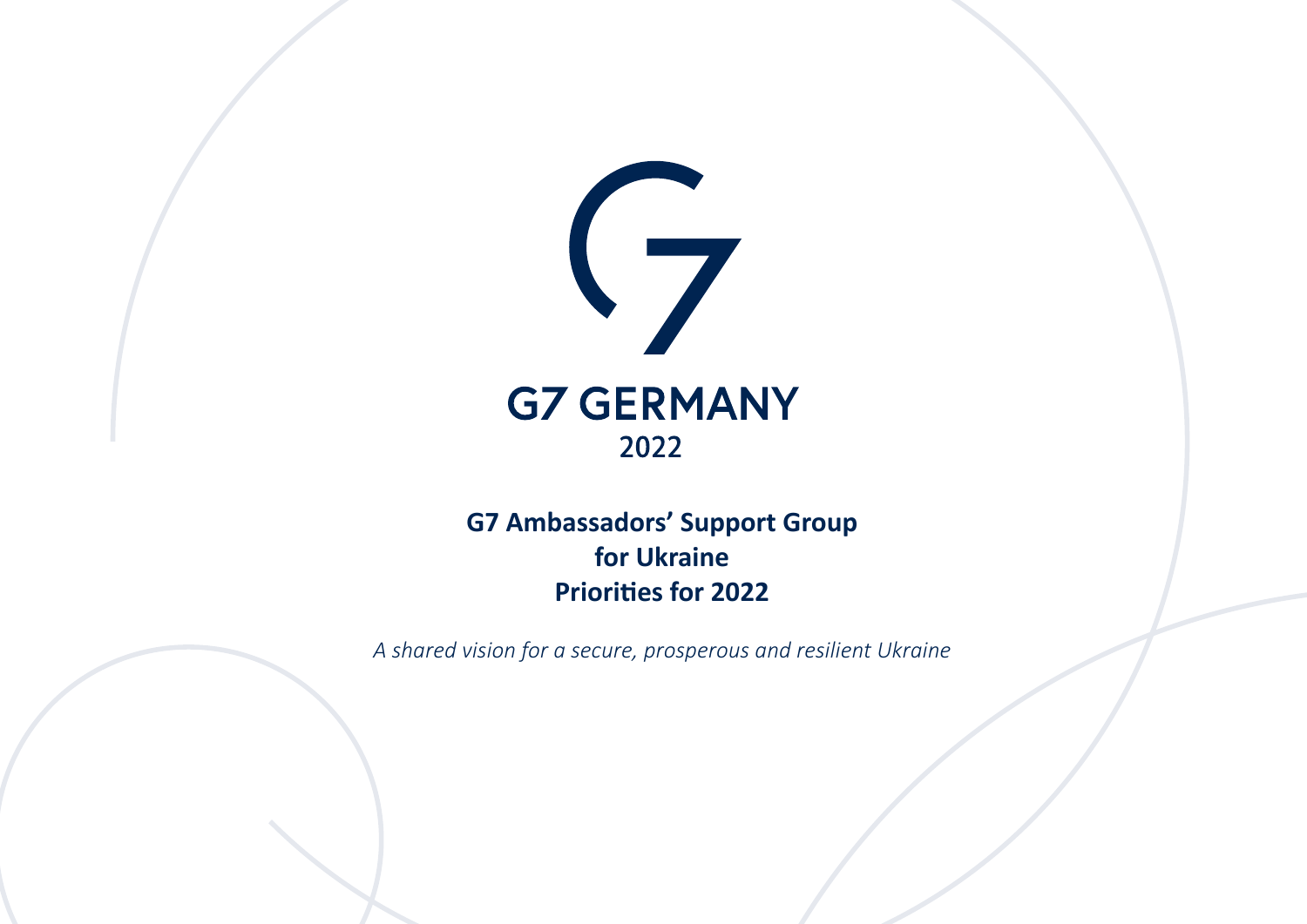

# **G7 Ambassadors' Support Group for Ukraine Priorities for 2022**

# *A shared vision for a secure, prosperous and resilient Ukraine*

G7 members are partners of Ukraine, who share a common understanding of freedom, democracy, the rule of law and human rights. We remain committed to Ukraine's independence, sovereignty and territorial integrity within its internationally recognised borders.

At their 2015 Summit in Elmau, G7 leaders have tasked their Ambassadors in Kyiv to encourage and support the Government and citizens of Ukraine on their way towards a more secure, prosperous and resilient country.

We share a vision of Ukraine in which all citizens benefit from strong and independent institutions, significantly reduced corruption, improved transparency and governance, and greater consistency and fairness in the enforcement of laws.

This vision includes a Ukraine committed to multilateralism and free to choose her alliances in realizing her strategic course, as well as a prosperous and sustainable Ukrainian economy, drawing on an improved climate for international and domestic investors, a level playing field for business, better corporate governance, and an elimination of malign oligarchic influence. A resilient, efficient and effectively regulated energy sector contributes to both energy independence and the global fight against climate change.

The G7 Ambassadors Support Group will continue to encourage Ukraine to integrate human rights and gender equality across all reforms, including security and defence, and will advocate an inclusive approach to reform, incorporating government, parliament, civil society, business and expert viewpoints. The G7 Ambassadors will also encourage Ukraine to strengthen its efforts to fight climate change and to fulfil her Nationally Determined Contributions (NDCs) to the Paris Agreements and subsequent commitments.

Ukraine continues to enjoy a wide range of international support and recognition for its reform efforts. We coordinate our efforts and assessments with other international partners of Ukraine and encourage full compliance with international macro-financial programmes.